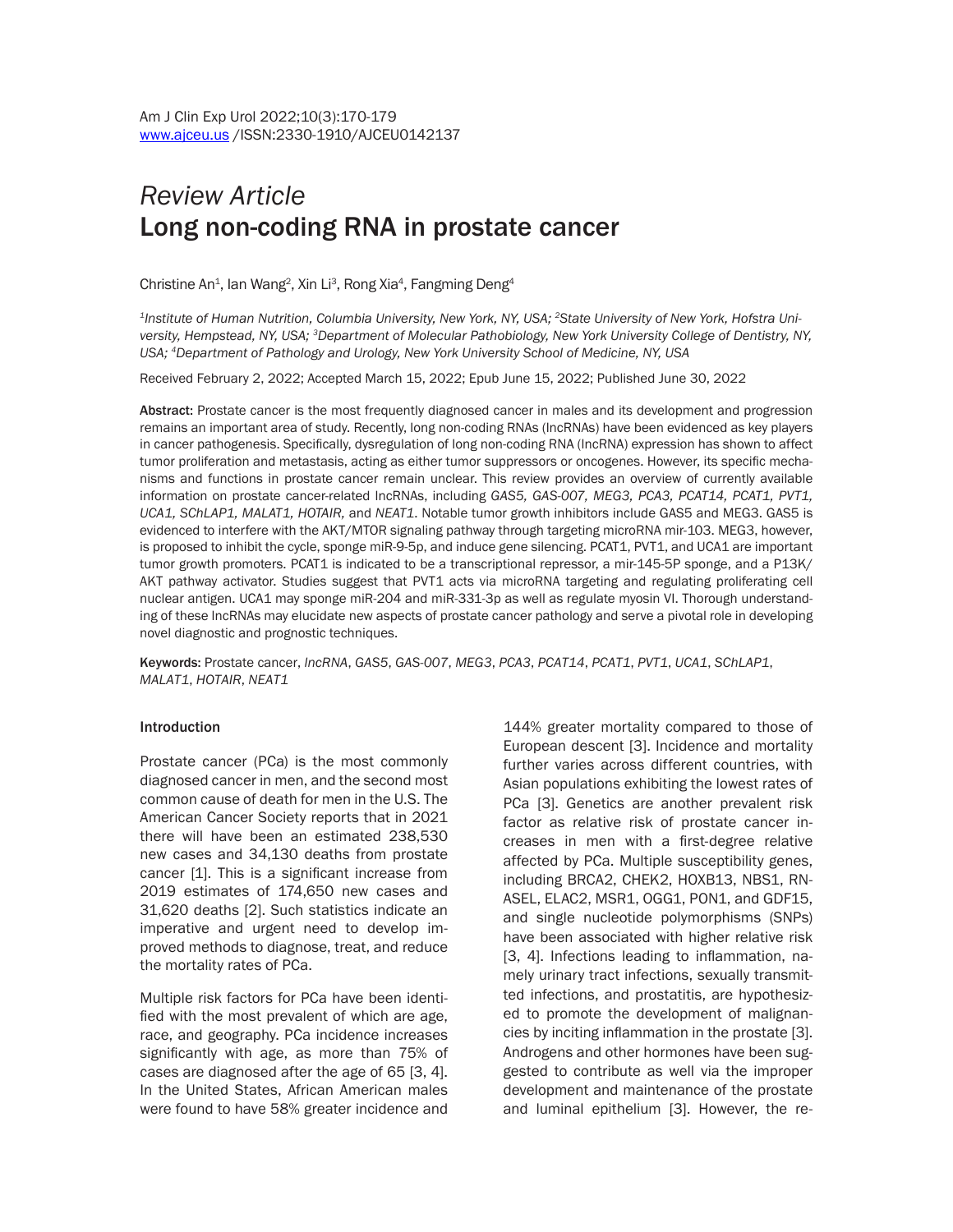search surrounding inflammatory and hormonal influences remain unclear [3, 4].

Studies on immigrants have evidenced significant changes in incidence after moving which suggests a role of external risk factors [3, 4]. Smoking and components of diet such as fats, red meats, and vitamin D have been associated with increased risk to varying degrees [3, 4]. Diet may affect PCa susceptibility by altering levels of inflammatory factors released in response to oxidative stress, introducing carcinogens, and interrupting the cell growth cycle [3]. Other lifestyle factors such as physical activity, alcohol consumption, and sexual activity are still being investigated [3, 4].

In 1986, the prostate-specific antigen (PSA) was formally introduced as a diagnostic biomarker and risk indicator, due to its increased serum levels in PCa patients compared to those of disease-free patients [5]. It has since greatly improved PCa screening efforts, allowing for the detection of tumors in earlier stages. However, clinical data has shown that PSA testing can be inconsistent and occasionally yield inaccurate results. Aside from a malignancy in the prostate, elevated PSA expression levels can also be caused by benign prostate conditions such as prostatitis, hyperplasia, and other infections [5]. This false positivity leads to substantial over diagnosis and a decrease in PSA test specificity - a study of the PSA test showed a prediction accuracy of around 25% [6]. Ilic et. al. has also suggested that PSAbased screening does not improve the survival rate of PCa patients, while advances in cancer detection and treatment methods have contributed to the decline of mortality rates in several parts of the world [7, 8]. Therefore, the inconsistency of PSA testing demands more reliable markers for PCa detection, encouraging research into other potential PCa biomarkers such as long non-coding RNAs.

Long non-coding RNAs (lncRNA) are noncoding transcripts containing 200 or more nucleotides. While these transcripts are not functional for coding proteins, they participate in almost all biological processes, including gene expression, cell cycle regulation, protein synthesis, and cellular transportation [9]. Only recently have lncRNA SNPs been linked to cancer and they may serve as another risk factor for PCa [10]. Several lncRNAs have been shown to promote metastasis and proliferation of various types of cancer, while others have been demonstrated to act as tumor suppressants. These characteristics of lncRNA indicate that it may serve as a promising biomarker of PCa, as well as a target for subsequent therapeutic treatment.

Along with early detection, novel techniques for PCA treatment are necessary to improve prognosis and quality of life of PCa patients. Current methods of treatment include surgery, hormonal therapy, radiation therapy, and chemotherapy, with androgen deprivation therapy (ADT) as the standard for PCa. As the name states, it prevents the proliferation of PCa cells by preventing access of androgen receptors (ARs) to vital hormones such as testosterone. However, while ADT may be effective initially, patients will often progress to castration resistant prostate cancer (CRPC) and become resistant to the treatment [11, 12]. Radical prostatectomy and radiation therapy are common treatment options for localized prostate cancer but can have adverse side effects such as incontinence, erectile dysfunction, and bowel problems [13]. Cryotherapy, usually used to treat localized cancer or cancer recurrence after radiation therapy, poses the same risks [13]. Chemotherapy is often introduced for metastatic PCa, but it is an aggressive treatment that often indiscriminately affects healthy cells.

## Prostate cancer and lncRNA

Human cancer is a comprehensive syndrome in which various genetic mutations and altered gene expression profiles produce a variety of macromolecules that can be used in cancer diagnosis and treatment. LncRNAs have displayed a wide variety of functions ranging from regulating cell proliferation, metastasis, and cancer progression [14]. They have been used as biomarkers for earlier diagnosis and treatment; and have displayed regulatory functions in the tumor growth. Several lines of lncRNA have been found to play important roles in the function of PCa [14].

In this short review, we will discuss the up-todate findings of cancer-related lncRNAs including *GAS5, GAS-007, MEG3, PCA3, PCAT14, PCAT1, PVT1, UCA1, SChLAP1, MALAT1, HO-TAIR,* and *NEAT1.* The functions of lncRNA in cancer are primarily categorized into two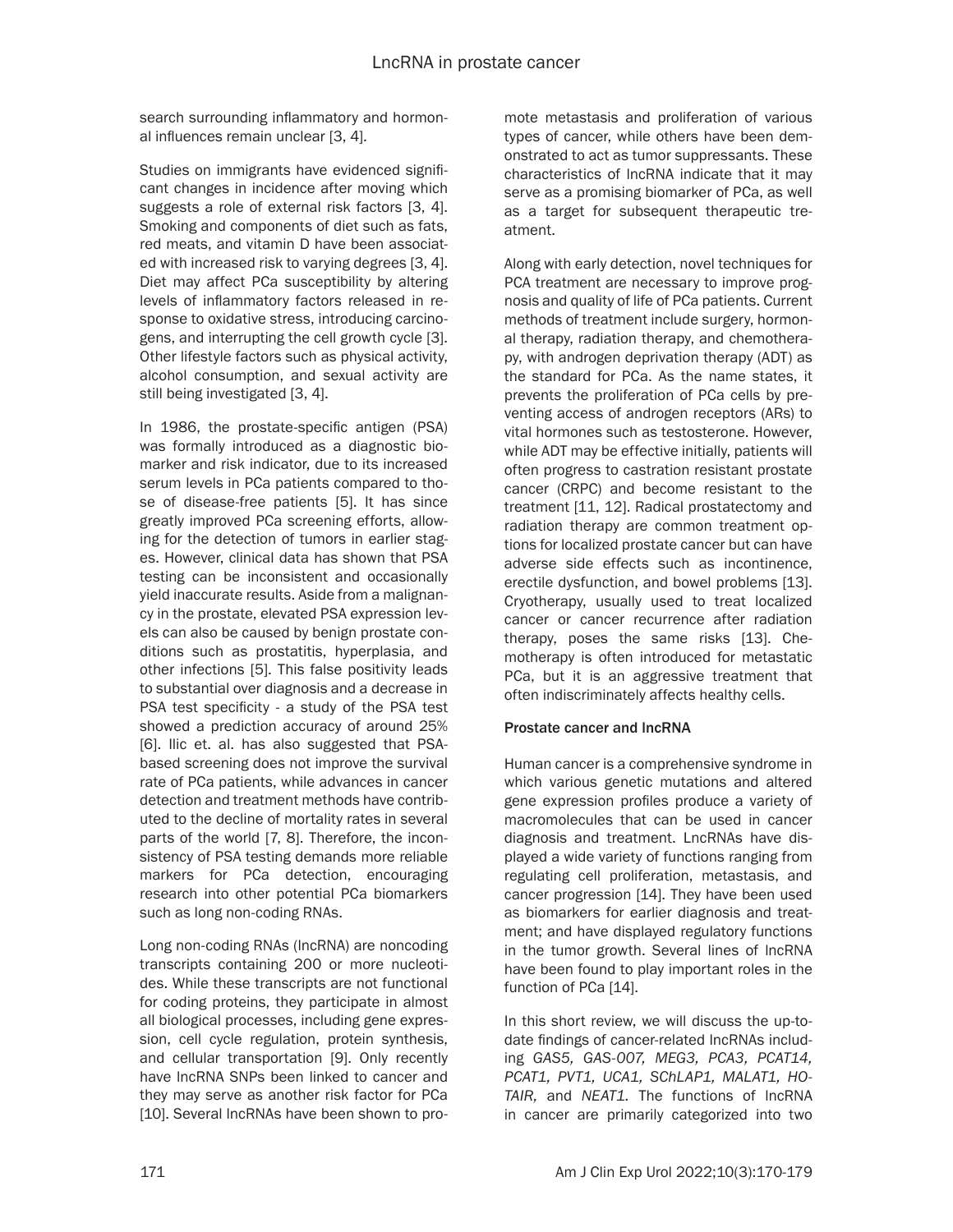| <b>IncRNA</b>    | Location                | Effect on PCa  | <b>Clinical Application</b>   | References |
|------------------|-------------------------|----------------|-------------------------------|------------|
| GAS5             | Tissue                  | Downregulation | Prognosis                     | $[15-18]$  |
| GAS5-007         | <b>Tissue</b>           | Downregulation | Prognosis, Therapeutic Target | [19]       |
| MEG3             | <b>Tissue</b>           | Downregulation | <b>Therapeutic Uses</b>       | $[20-25]$  |
| PCAT14           | Tissue                  | Downregulation | <b>Early Detection</b>        | $[26-28]$  |
| PCA <sub>3</sub> | <b>Tissue</b>           | Upregulation   | <b>Early Detection</b>        | $[29-33]$  |
| PCAT1            | Tissue                  | Upregulation   | Prognosis                     | $[30-37]$  |
| PVT <sub>1</sub> | Tissue                  | Upregulation   | Prognosis                     | [38-44]    |
| UCA1             | <b>Bladder</b>          | Upregulation   | Prognosis, Therapeutic Target | $[45-48]$  |
| ScHLAP1          | <b>Tissue</b>           | Upregulation   | Prognosis                     | [49, 50]   |
| MALAT1           | Tissues, Urine          | Upregulation   | Therapeutic Target            | $[51-55]$  |
| <b>HOTAIR</b>    | Lymphocytes             | Upregulation   | Therapeutic Target            | [56]       |
| NEAT1            | <b>Endocrine Glands</b> | Upregulation   | Prognosis, Therapeutic Target | [57-59]    |

Table 1. A compilation of various lncRNA that have been observed to affect PCa. Columns are separated by the lncRNA's location, effect on PCa, and clinical applications

groups: Those that promote the progression of cancer, through regulating suppressing agent, and those that inhibit cancer, by reducing the expression of oncogenic proteins. Preclinical studies have shown the potential of these lncRNAs for future PCa diagnosis and treatment. Table 1 briefly summarizes the lncRNA that will be discussed in this paper.

## *LncRNA as PCa growth inhibitors*

*GAS5:* Growth arrest-specific transcript 5, or GAS5 is an androgen-responsive lncRNA that plays an important role in the tumorigenesis and progression of PCa. It is reported to act as a tumor suppressor and promote PCa cell apoptosis [15]. Xue et al. observed GAS5 to be downregulated in PCa tissues and cell lines compared to normal prostate tissues and cells, which corroborates its role as an inhibitor [16]. They delved further into the underlying mechanisms of inhibition and evidenced GAS5 as an inhibitor of the AKT/mTOR pathway, an intracellular signaling pathway crucial in the progression of the cell cycle [16]. Overexpression of mir-103 rescued GAS5 effects on the AKT/mTOR signaling pathway, indicating that GAS5 may be exerting its effects via the targeting of mir-103 [16].

A GAS5 polymorphism has been recently studied as a possible correlator to certain characteristics of PCa such as lymph node metastasis as well [17].

Glucocorticoids such as prednisone and dexamethasone are often used to treat CPRC and to

counter side effects of ADT. GAS5 was found to be an important regulator in dexamethasone treatment as it exerted proliferation-inhibition in AR-negative PCa cell lines but not in ARpositive PCa cell lines [18]. In AR-positive cell lines, GAS5 was found bound to AR instead and unable to translocate to the nucleus [18].

GAS5-007 is a special transcript isoform of GAS5. According to a study conducted by Zhang et. al., who examined GAS5-007 in PCa, the expression of GAS5-007 was reduced when exposed to androgen treatment and inhibited by AR [19]. Knockdown of GAS5-007 led to the inhibition of proliferation, and cell cycle, as well as promoted cell apoptosis [19]. In addition, GAS5-007 has also been shown to be involved in translational elongation, protein biosynthesis, and transcription [19].

These findings suggesting GAS5-007 as a cancer promoter are inconsistent with previous studies that evidenced GAS5 as a tumor suppressor. The possibility that different transcripts of a single lncRNA have different regulatory functions makes the role of lncRNAs more nuanced and requires further examination.

*MEG3:* MEG3 is a transcript that has been identified to cause suppression of multiple types of cancer [20-22]. Studies have shown that MEG3 decreased significantly in prostate cancer tissues relative to adjacent normal tissues [23]. MEG3 inhibited intrinsic cell survival pathway *in vitro* and *in vivo* by reducing the protein expression of Bcl-2, enhancing Bax and activating caspase 3 [23]. It was further demonstrat-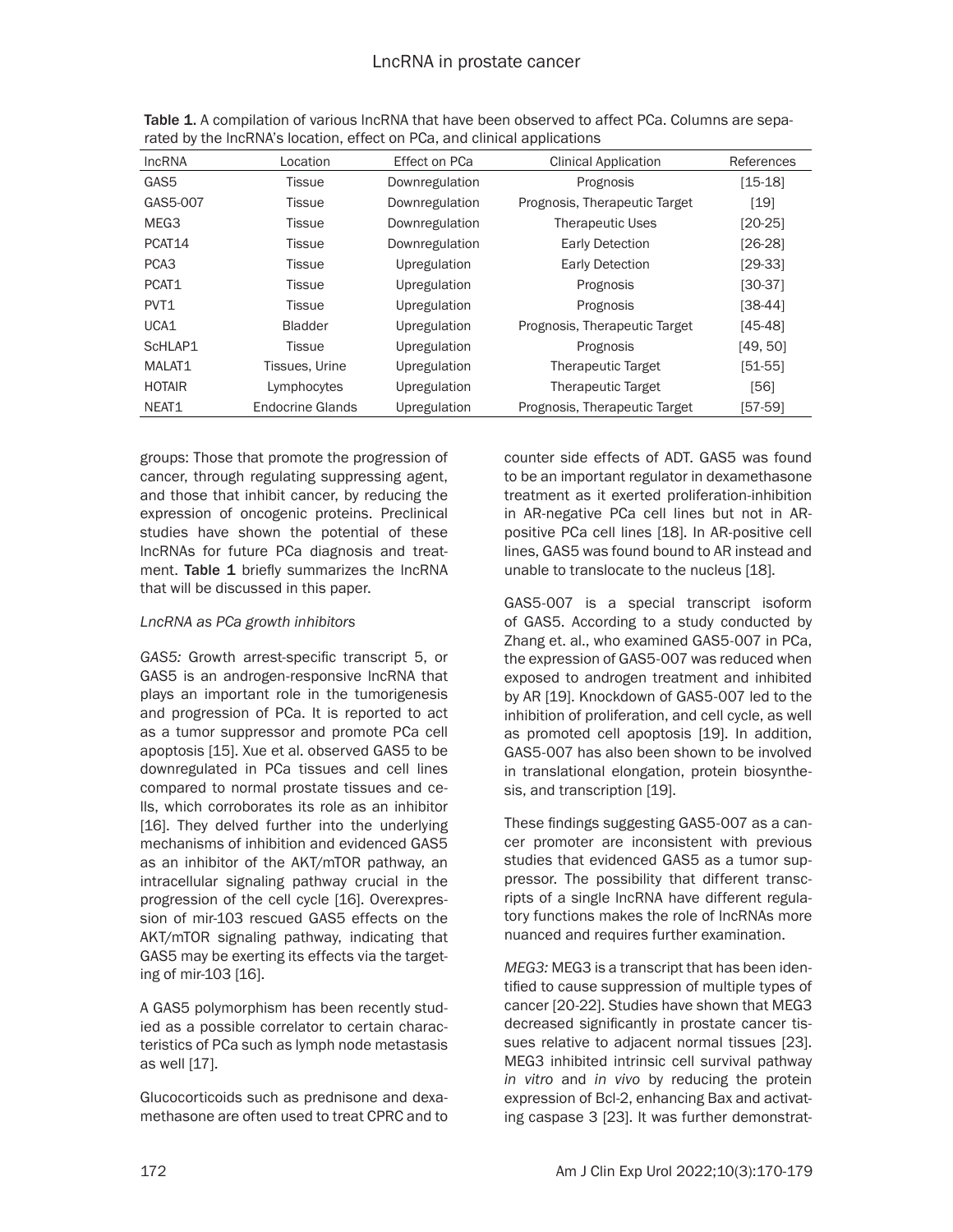ed that MEG3 inhibited the expression of cell cycle regulatory protein Cyclin D1 and induced cell cycle arrest in G0/G1 phase. As a result, MEG3 shows anti-cancer effect through inhibiting cell proliferation, and inducing apoptosis in PCa [23].

A study by Wu et al. showed that MEG3 was downregulated in prostate cancer tissues and cells and suggested a potential mechanism via sponging microRNA miR-9-5p which normally downregulates Quaking protein QKI-5 [24]. Overexpression of both MEG3 and QKI-5 inhibited PCa progression while overexpression of miR-9-5p had the opposite effect [24].

Zhou et al. investigated another potential mechanism of MEG3 in which it binds to EZH2, a histone methyltransferase that catalyzes histone H3 lysine 27 trimethylation and leads to gene silencing, suppressing development of PCa [25].

*PCAT14:* This prostate cancer specific lncRNA PCAT14 has garnered much attention due to its uses in the identification of PCa as well as its viability in PCa prognosis. From analysis of a RNA-seq dataset including a total number of 585 benign prostate tissue, localized and metastatic PCa samples, it's found that PCAT14 highly expressed in well differentiated PCa tumors [26]. A reduced expression of PCAT14 in prostate cancer was related to T stage, N stage, primary therapy outcome, residual tumor, Gleason score, and age. The expression of PCAT14 was independently associated with the progression-free interval in prostate cancer patients [27]. In addition, a meta-analysis summarized 18 studies including 18 on prognosis and 9 on clinicopathological features. The results also indicate that PCAT14 is associated with overall survival and metastasis-free survival of PCa [28].

## *LncRNA as PCa growth promoters*

*PCA3:* PCA3 is a type of lncRNA that is a specific marker of prostate cancer, and also regulates the human prostate cancer suppressor PRUNE2 [29]. PRUNE2 is a protein-coding gene variant which harbors the PCA3 locus, thereby classifying PCA3 as an antisense intronic long noncoding RNA [29]. PCA3 controls PRUNE2 levels via a unique regulatory mechanism, by which the PRUNE2/PCA3 double-stranded RNA

undergoes RNA-dependent adenosine-to-inosine RNA editing [29]. A recent study shows that the score of the PCA/PSA RNA was a reliable signature for PCa diagnosis-PCA3 RNA/ PSA RNA score is elevated and correlated as prostate cancer biomarker [30]. Consistently, an exploratory analysis from 12,076 patients shows that decreased PCA3 is a marker for poorly differentiated prostate tumors [31].

Multiple studies have evidenced that PCA3 knockdown reduces tumor growth and viability and that it does so via regulating AR signaling pathways. Cells treated with dihydrotestosterone (DHT), an AR agonist, significantly upregulated PCA3 expression and PCA3 silencing reversed the effects of DHT on other genes [32]. PCA3 also has been evidenced to modulate a variety of genes as well as microRNAs, that involving cell adhesion, invasion, DNA damage repair, angiogenesis, tumor suppression, and apoptosis [32, 33]. Its involvement in multiple avenues relating to PCa make it an attractive biomarker for further investigation.

*PCAT1:* Prostate cancer-associated transcript 1 (PCAT1) was originally discovered in prostate cancer. It may be a biomarker for various forms of cancer. It's been used in esophageal squamous carcinoma, and human urothelial carcinoma [34-36]. A prostate cancer transcriptome sequencing study discovers 121 unannotated prostate cancer-associated ncRNA transcripts (PCATs) by employing RNA-Seq on a cohort of 102 prostate tissues and cells lines [37]. The findings indicate that PCAT-1 as a transcriptional repressor implicated in subset of prostate cancer patients [37]. Further study reveals PCAT-1 mediated prostate cancer cell proliferation is dependent on c-Myc protein stabilization [38]. Plus, PCAT-1 can also act as a miR-145-5p sponge to modulate FSCN1 expression, subsequently contributes to PCa tumorigenesis [39].

Yuan et al. demonstrated PCAT1 as a promoter of cell proliferation and inhibitor of apoptosis [40]. Additionally, its genetic variant rs1902-432 was found to be significantly associated with increased risk of PCa [40].

PCAT1 may be promoting PCa progression by activating the phosphatidylinositol 3-kianse (P13K)/AKT pathway [41]. PH and leucine-rich repeat protein phosphatase (PHLPP) is an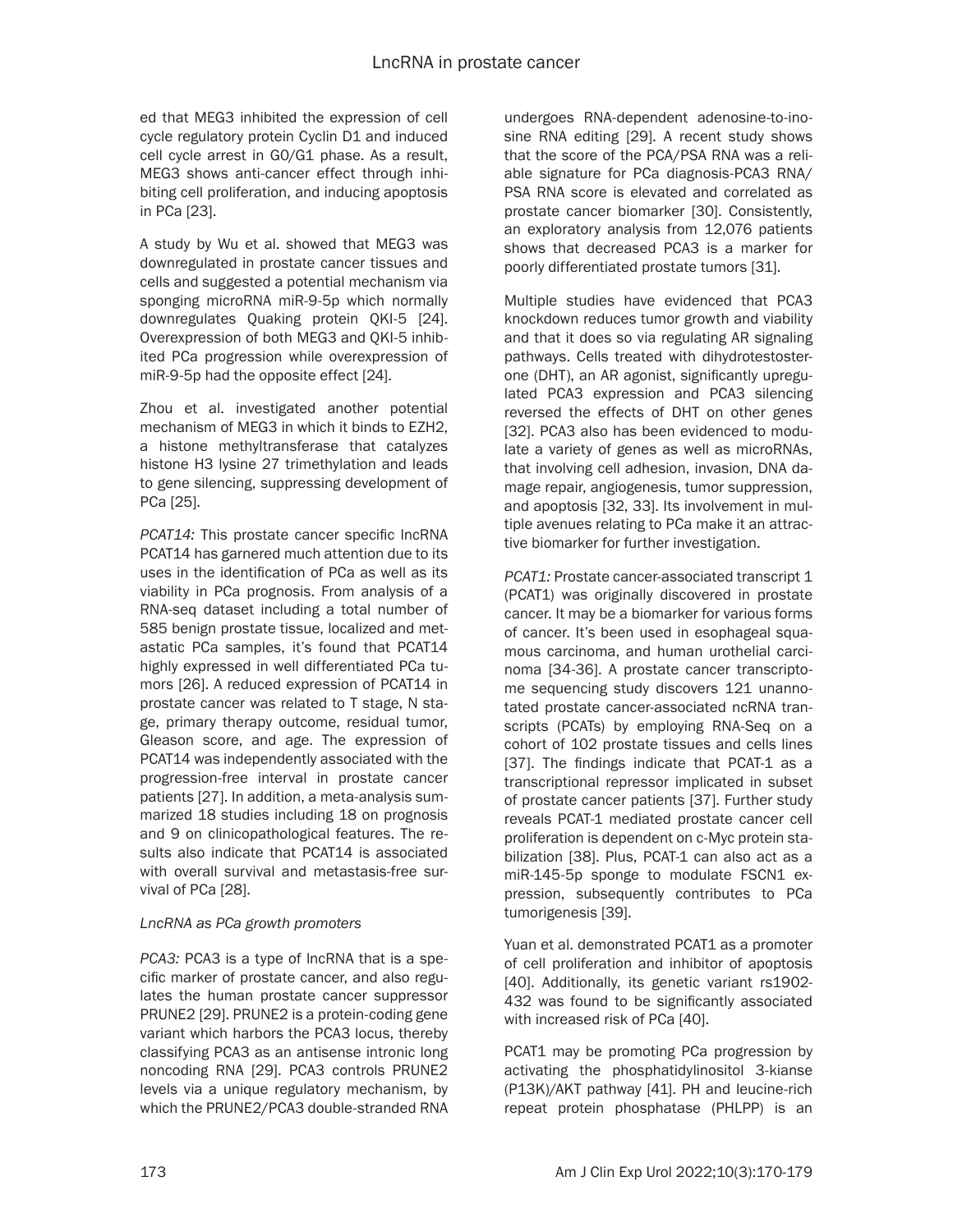antagonist of the pathway and PCAT was evidenced to bind and displace PHLPP, restoring AKT signaling [41].

*PVT1:* PVT1 is located in the well-known cancer-related region, 8q24 and has been implicated in a variety of human cancers including prostate cancer. Mechanical analysis shows the involvement of miR-146a in PVT1 mediated prostate cancer growth [42]. Functional study shows that knockdown of PVT1 induces apoptosis of PCa through cleavage of Caspase 3 and downregulation of c-Myc [43]. Additionally, a significant association was found between PVT1 expression and tumor stage [43].

Among at least 12 PVT1 exons, exon 9 was found elevated in aggressive PCa cell lines derived from males of African ancestry (MoAA), indicating its potential as an indicator for advanced PCa [42, 44]. A study specifically focused on exon 9 demonstrated that it was significantly expressed in PCa tissue and induced migration, proliferation, and castration resistance [45]. Most notably, mice implanted with PVT1 overexpressing exon 9 developed malignant tumors [45]. PVT1's effects may be exerted via regulation of proliferating cell nuclear antigen (PCNA) expression [45]. PCNA is overexpressed in cell lines that overexpressed exon 9, while PCNA expression decreased with exon 9 silencing [45].

PVT1 has been suggested to have multiple mechanisms that affect PCa. One study investigating the interactions between PVT1 and NOP2, a potential biomarker for cancer aggressiveness, found that PVT1 targets miRNAs to upregulate NOP2 mRNA [46]. PVT1 was also found to target microRNA-15a-5p (miR-15a-5p), which binds to kinesin family member 23 (KIF23) [47]. miR-15a-5p is a potential tumor suppressor while KIF23 has been studied as a therapeutic target for other types of cancer and its knockdown has been shown to have PCainhibitory effects [47]. Videira et al. demonstrated that PVT1 represses a gene set that has tumor suppressing properties, potentially explaining the aggressiveness of tumors expressing high levels of this lncRNA [48].

*UCA1:* UCA1 has been found to be an oncogene under certain conditions, but its effects on PCa were unclear. UCA1 was significantly upregulated in PCa cell lines and tissue samples compared to benign tissue samples [49]. High UCA1 expression was positively associated with high Gleason score, advanced TNM stage and shorter overall survival of PCa patients [49]. Inhibition of UCA1 suppressed PCa cells proliferation, migration and invasion in vitro, and depletion UCA1 inhibited the growth of PCa cells in vivo [49].

UCA1 has shown to have many interactions with microRNAs. One study explored its function as a sponge of miR-204, a known tumor suppressor [50]. Yu et al. proposed UCA1 to promote PCa progression by sponging miR143 and regulating miR143's target myosin VI, a motor protein implicated in promoting PCa cell growth and migration [51]. Repressed UCA1 was shown to promote miR-143 expression, which in turn downregulated expression myosin VI [51]. Another study suggested a similar dynamic in which UCA1 sponges miR-331-3p, which regulates eukaryotic translation initiation factor 4 gamma 1 (E1F4G1), often overexpressed in multiple forms of malignancies [52]. The relationship between UCA1 and multiple miRNAs with further downstream effects make it an attractive biomarker and therapeutic target.

*SChLAP1:* SChLAP1 is shown to aid in the discrimination of aggressive tumors from indolent forms of cancer. SChLAP1 coordinates metastasis of PCa [53]. It antagonizes the SWI/SNF chromatin-modifying complex, which has tumor suppressive functions [53]. The expression of SChLAP1 characterizes an aggressive case of PCa. SChLAP1 coordinates cancer cell invasion in vitro and metastatic seeding in vivo [53]. Another large cohort study also showed that high expression of SCHLAP1 was significantly associated with adverse clinicopathological characteristics, including Gleason grade (Grade Group), cribriform growth/intraductal carcinoma, and high pathology stage [54]. High expression of SCHLAP1 was also shown to be a predictor of biochemical recurrence [54].

*MALAT1:* MALAT1 is overexpressed in the progressed PCa and promotes the expression of the androgen receptor variant AR-V7 [55]. It is regulated by estrogen and is involved in androgen receptor signaling [55].

Dai et al. demonstrated that MALAT1 knockdown reduced prostate cancer tumorigenesis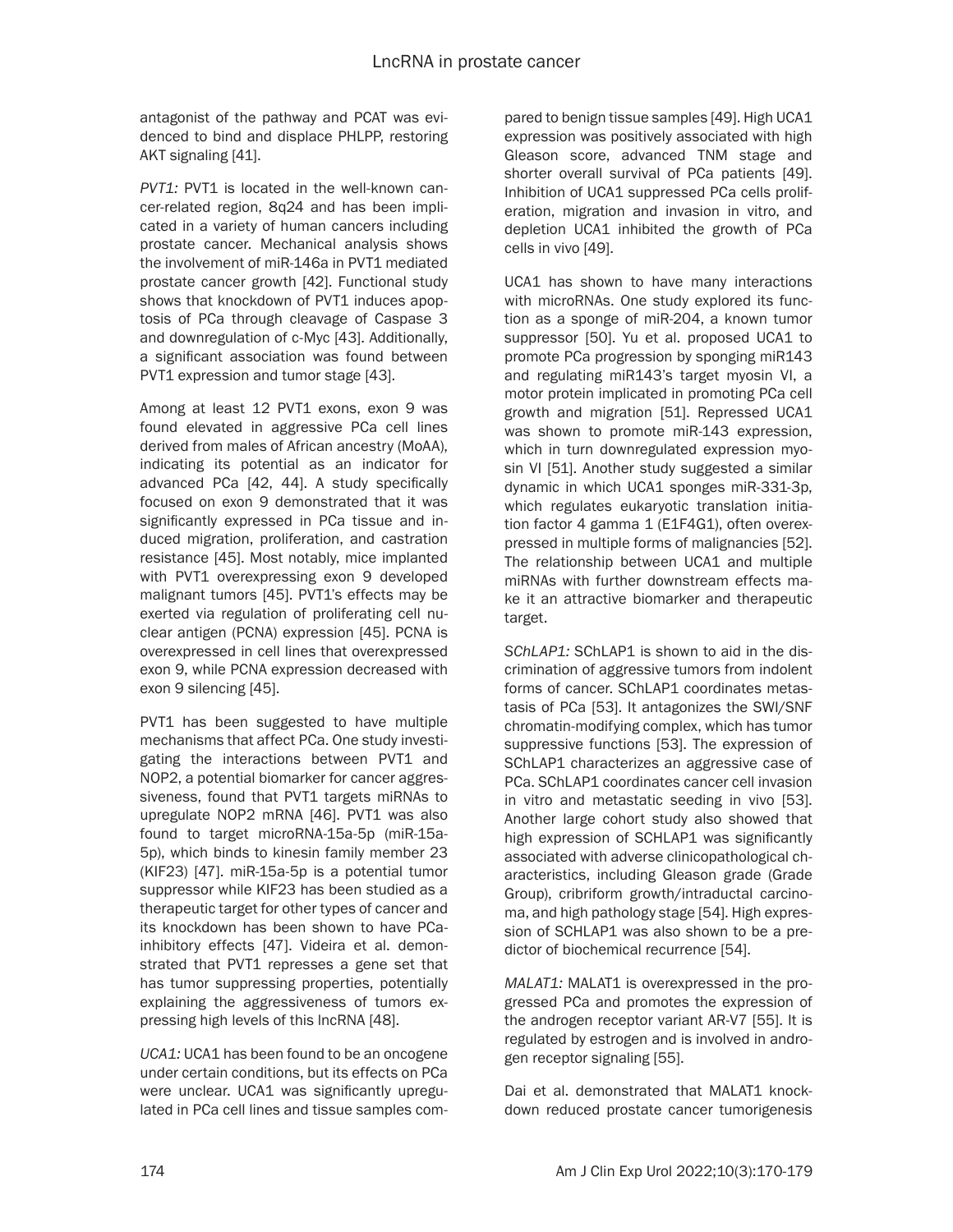in mice and further suggests that MALAT1 inactivates AR signaling via sponging miR-320b [56, 57]. Another study evidences MALAT1 as a miR-140 sponge, as MALAT1 silencing reduced mRNA of Baculoviral IAP repeat containing 6 (BIRC6), an inhibitor of apoptosis [58]. Introduction of miR-140 sponge inhibitor attenuated these effects, suggesting MALAT1 sponging of miR-140 allowed for upregulation of BIRC6 [58].

MALAT1, like MEG3, may also bind with EZH2 and regulate expression of EZH2 activated genes [59]. It was shown to enhance target genes of EZH2 as well as EZH2-mediated invasion and migration [59]. Knockdown of this lncRNA even derepressed EZH2 repressed genes [59]. This suggests MALAT1 may play a vital role in EZH2 interactions, which is especially noteworthy as EZH2 is often overexpressed in CRPC [59].

*HOTAIR:* HOTAIR has been demonstrated to promote PCa metastasis by targeting hepatocellular adhesion molecule (hepaCAM), a protein involved in cell adhesion and migration [60]. Lack of hepaCAM allows for tumor detachment and subsequent migration and distal metastasis [60]. Li et al. found that HOTAIR levels was inversely correlated with hepaCam by recruiting polycomb recessive complex 2 (PRC2) to enhance EZH2 activity and effectively silencing hepaCAM genes with an abnormally activated MAPK pathway [60]. It suggested that the HOTAIR/hepaCAM/MAPK axis may provide a new avenue towards therapeutic strategies and prognostic indicators for advanced prostate cancer.

*NEAT1:* The lncRNA NEAT1 functions as a transcriptional regulator and contributes to a cancer-favorable transcriptome, thereby promoting tumorigenesis in experimental animal models [61]. NEAT1 is recruited to the chromatin of well-characterized prostate cancer genes and contributes to an epigenetic 'on' state [61]. It was found as a potential biomarker for estrogen receptor Er(alpha), which is expressed in prostate cancer and potentially serves as an alternative signaling pathway for PCa regulation [61].

A more recent study examined the effect of N6-methyladenosine (m6A), the most prominent messenger RNA modification, on transcriptional variant NEAT1-1 [62]. Researchers identified 4 m6A sites and positively correlated m6A level with cancer progression, bone metastasis, and fatality [62]. NEAT1-1 may also bind at its m6a site with cyclin1 and CDK19 to form a complex unique to bone metastatic prostate cancer [62].

NEAT1 has also been investigated for its role in developing docetaxel-based chemotherapy resistance [63]. The lncRNA was elevated in resistant PCa samples and dysregulation of NEAT1 affected the resistance in vitro and in vivo. It was found to sponge miR-34a-5p and miR-204-5p, which in turn inhibited expression of acyl-CoA synthetase 4 (ACSL4) [63]. This suggests that NEAT1 as a potential target in overcoming docetaxel resistance.

## **Conclusion**

While long non-coding RNAs offer little transcriptional value, scientists are beginning to uncover their critical contributions to tumor pathology and realizing their potential as cancer biomarkers. LncRNAs potentially have many important biological functions in the development of PCa. As such, the understanding of such functions may be the key to novel screening methods and treatments that are urgently needed given PCa's prominence in the male population and continued rise in disease incidence every year.

Based on the available research, lncRNAs are implicated in gene transcription as well as important regulators of a variety of signaling pathways. These roles make them possible of targets for all stages of PCa development-screening, diagnosis, prognosis, and treatment. Their roles will need to be more thoroughly understood by basic studies and solidified through clinical trials for developing effective targeting agents and screening tests with higher sensitivity and specificity.

Studies explored in this review demonstrate that lncRNAs may operate through multiple mechanisms and can participate in more than one facet of cancer pathogenesis. Given what we have yet to discover about lncRNAs and their involvement in other non-cancer related processes, lncRNAs may not be direct points of diagnosis and therapy on their own. Rather, they will likely be more effective as a tool to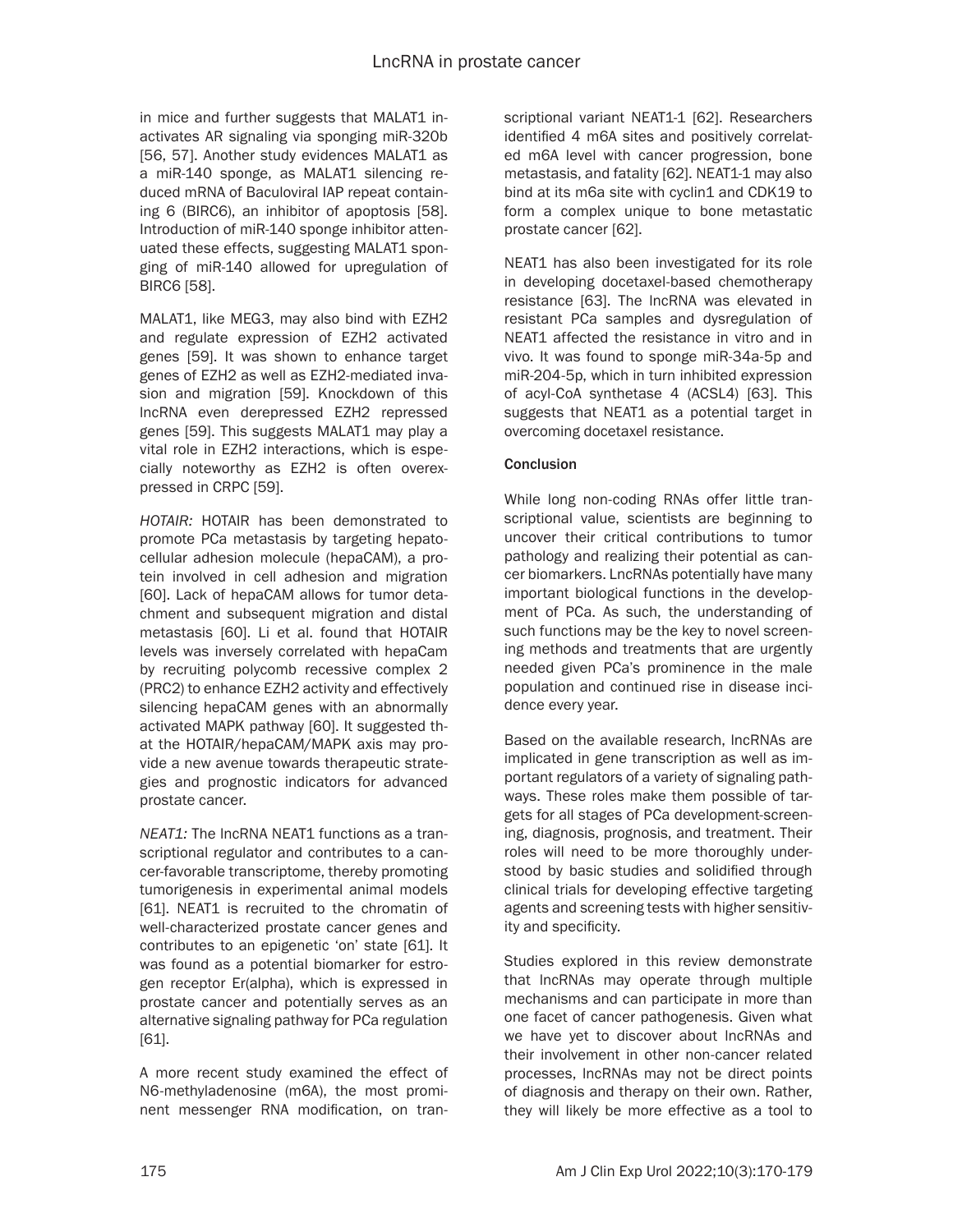guide and fine-tune risk predictions. Additionally, following lncRNA may lead to specific pathways or processes that are unique to PCa or localized to the tumor region and offer easier targets for future intervention.

#### Future research direction

While the potential molecular bases of lncRNA involvement in prostate cancer pathogenesis are gradually being clarified, there are many steps that need to be taken until they can be officially recognized as biomarkers and therapeutic targets. As a potential biomarker, lnc-RNA dysregulation may be present because of other conditions or comorbidities. Further work is required to determine what specific dysregulations are unique to PCa. As a potential therapeutic target, lncRNAs are shown to have multiple critical regulatory functions and they are certainly not localized to PCa malignancies. Its influences in all aspects of human biology must be investigated first to account for potential adverse side effects. Current studies on lnc-RNAs have mostly utilized cell lines and animal models. Only after lncRNA functions have been thoroughly understood can they then be assessed via *in vivo* and clinical studies of large, diverse populations.

## Disclosure of conflict of interest

None.

Address correspondence to: Dr. Fangming Deng, Department of Pathology, New York University School of Medicine, NY, USA. E-mail: Fang-ming. deng@nyulangone.org

#### References

- [1] Siegel RL, Miller KD, Fuchs HE and Jemal A. Cancer statistics, 2021. CA Cancer J Clin 2021; 71: 7-33.
- [2] Siegel RL, Miller KD and Jemal A. Cancer statistics, 2019. CA Cancer J Clin 2019; 69: 7-34.
- [3] Patel AR and Klein EA. Risk factors for prostate cancer. Nat Clin Pract Urol 2009; 6: 87-95.
- [4] Cuzick J, Thorat MA, Andriole G, Brawley OW, Brown PH, Culig Z, Eeles RA, Ford LG, Hamdy FC, Holmberg L, Ilic D, Key TJ, La Vecchia C, Lilja H, Marberger M, Meyskens FL, Minasian LM, Parker C, Parnes HL, Perner S, Rittenhouse H, Schalken J, Schmid HP, Schmitz-Drager BJ, Schroder FH, Stenzl A, Tombal B, Wilt TJ and Wolk A. Prevention and early detec-

tion of prostate cancer. Lancet Oncol 2014; 15: e484-492.

- [5] Carter HB and Pearson JD. PSA velocity for the diagnosis of early prostate cancer. A new concept. Urol Clin North Am 1993; 20: 665-670.
- [6] Barry MJ. Clinical practice. Prostate-specificantigen testing for early diagnosis of prostate cancer. N Engl J Med 2001; 344: 1373-1377.
- [7] Ilic D, Neuberger MM, Djulbegovic M and Dahm P. Screening for prostate cancer. Cochrane Database Syst Rev 2013; 2013: CD004720.
- [8] Torre LA, Siegel RL, Ward EM and Jemal A. Global cancer incidence and mortality rates and trends -- an update. Cancer Epidemiol Biomarkers Prev 2016; 25: 16-27.
- [9] Pickl JM, Heckmann D, Ratz L, Klauck SM and Sultmann H. Novel RNA markers in prostate cancer: functional considerations and clinical translation. Biomed Res Int 2014; 2014: 765207.
- [10] Chandra Gupta S and Nandan Tripathi Y. Potential of long non-coding RNAs in cancer patients: from biomarkers to therapeutic targets. Int J Cancer 2017; 140: 1955-1967.
- [11] Lin HM, Castillo L, Mahon KL, Chiam K, Lee BY, Nguyen Q, Boyer MJ, Stockler MR, Pavlakis N, Marx G, Mallesara G, Gurney H, Clark SJ, Swarbrick A, Daly RJ and Horvath LG. Circulating microRNAs are associated with docetaxel chemotherapy outcome in castration-resistant prostate cancer. Br J Cancer 2014; 110: 2462- 2471.
- [12] Alatrash G, Jakher H, Stafford PD and Mittendorf EA. Cancer immunotherapies, their safety and toxicity. Expert Opin Drug Saf 2013; 12: 631-645.
- [13] Punnen S, Cowan JE, Chan JM, Carroll PR and Cooperberg MR. Long-term health-related quality of life after primary treatment for localized prostate cancer: results from the CaP-SURE registry. Eur Urol 2015; 68: 600-8.
- [14] Ghiam AF, Vesprini D and Liu SK. Long noncoding RNAs: new frontiers for advancing personalized cancer medicine in prostate cancer. Transl Androl Urol 2017; 6: 326-330.
- [15] Pickard MR, Mourtada-Maarabouni M and Williams GT. Long non-coding RNA GAS5 regulates apoptosis in prostate cancer cell lines. Biochim Biophys Acta 2013; 1832: 1613- 1623.
- [16] Xue D, Zhou C, Lu H, Xu R, Xu X and He X. LncRNA GAS5 inhibits proliferation and progression of prostate cancer by targeting miR-103 through AKT/mTOR signaling pathway. Tumour Biol 2016; [Epub ahead of print].
- [17] Lin CY, Wang SS, Yang CK, Li JR, Chen CS, Hung SC, Chiu KY, Cheng CL, Ou YC and Yang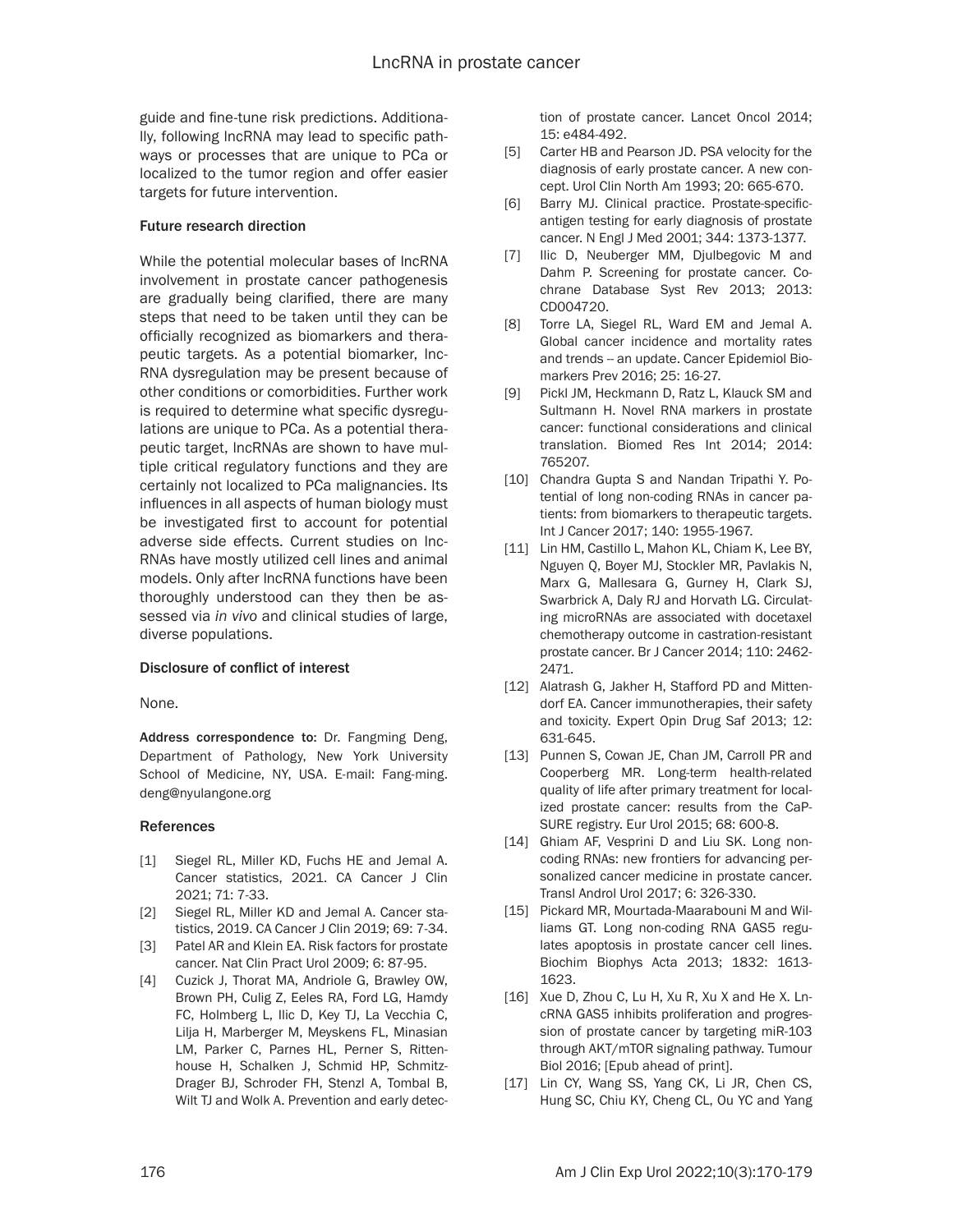SF. Impact of GAS5 genetic polymorphism on prostate cancer susceptibility and clinicopathologic characteristics. Int J Med Sci 2019; 16: 1424-1429.

- [18] Hu J, Deng J, Cao R, Xiong S and Guo J. Lnc-RNA GAS5 participates in the regulation of dexamethasone on androgen receptor-negative and -positive prostate cancer cell proliferation. Mol Cell Probes 2020; 53: 101607.
- [19] Zhang Y, Su X, Kong Z, Fu F, Zhang P, Wang D, Wu H, Wan X and Li Y. An androgen reduced transcript of lncRNA GAS5 promoted prostate cancer proliferation. PLoS One 2017; 12: e0182305.
- [20] Liu Z, Wu C, Xie N and Wang P. Long non-coding RNA MEG3 inhibits the proliferation and metastasis of oral squamous cell carcinoma by regulating the WNT/beta-catenin signaling pathway. Oncol Lett 2017; 14: 4053-4058.
- [21] Wang X, Wang Z, Wang J, Wang Y, Liu L and Xu X. LncRNA MEG3 has anti-activity effects of cervical cancer. Biomed Pharmacother 2017; 94: 636-643.
- [22] Wei GH and Wang X. LncRNA MEG3 inhibit proliferation and metastasis of gastric cancer via p53 signaling pathway. Eur Rev Med Pharmacol Sci 2017; 21: 3850-3856.
- [23] Luo G, Wang M, Wu X, Tao D, Xiao X, Wang L, Min F, Zeng F and Jiang G. Long non-coding RNA MEG3 inhibits cell proliferation and induces apoptosis in prostate cancer. Cell Physiol Biochem 2015; 37: 2209-2220.
- [24] Wu M, Huang Y, Chen T, Wang W, Yang S, Ye Z and Xi X. LncRNA MEG3 inhibits the progression of prostate cancer by modulating miR-9- 5p/QKI-5 axis. J Cell Mol Med 2019; 23: 29- 38.
- [25] Zhou Y, Yang H, Xia W, Cui L, Xu R, Lu H, Xue D, Tian Z, Ding T, Cao Y, Shi Q and He X. LncRNA MEG3 inhibits the progression of prostate cancer by facilitating H3K27 trimethylation of EN2 through binding to EZH2. J Biochem 2020; 167: 295-301.
- [26] Shukla S, Zhang X, Niknafs YS, Xiao L, Mehra R, Cieslik M, Ross A, Schaeffer E, Malik B, Guo S, Freier SM, Bui HH, Siddiqui J, Jing X, Cao X, Dhanasekaran SM, Feng FY, Chinnaiyan AM and Malik R. Identification and validation of PCAT14 as prognostic biomarker in prostate cancer. Neoplasia 2016; 18: 489-499.
- [27] Yan Y, Liu J, Xu Z, Ye M and Li J. LncRNA PCAT-14 is a diagnostic marker for prostate cancer and is associated with immune cell infiltration. Dis Markers 2021; 2021: 9494619.
- [28] Ma W, Chen X, Ding L, Ma J, Jing W, Lan T, Sattar H, Wei Y, Zhou F and Yuan Y. The prognostic value of long noncoding RNAs in prostate cancer: a systematic review and meta-analysis. Oncotarget 2017; 8: 57755-57765.
- [29] Salameh A, Lee AK, Cardo-Vila M, Nunes DN, Efstathiou E, Staquicini FI, Dobroff AS, Marchio S, Navone NM, Hosoya H, Lauer RC, Wen S, Salmeron CC, Hoang A, Newsham I, Lima LA, Carraro DM, Oliviero S, Kolonin MG, Sidman RL, Do KA, Troncoso P, Logothetis CJ, Brentani RR, Calin GA, Cavenee WK, Dias-Neto E, Pasqualini R and Arap W. PRUNE2 is a human prostate cancer suppressor regulated by the intronic long noncoding RNA PCA3. Proc Natl Acad Sci U S A 2015; 112: 8403-8408.
- [30] Wang T, Qu X, Jiang J, Gao P, Zhao D, Lian X and Li X. Diagnostic significance of urinary long non-coding PCA3 RNA in prostate cancer. Oncotarget 2017; 8: 58577-58586.
- [31] Alshalalfa M, Verhaegh GW, Gibb EA, Santiago-Jimenez M, Erho N, Jordan J, Yousefi K, Lam LLC, Kolisnik T, Chelissery J, Seiler R, Ross AE, Karnes RJ, Schaeffer EM, Lotan TT, Den RB, Freedland SJ, Davicioni E, Klein EA and Schalken JA. Low PCA3 expression is a marker of poor differentiation in localized prostate tumors: exploratory analysis from 12,076 patients. Oncotarget 2017; 8: 50804-50813.
- [32] Ferreira LB, Palumbo A, de Mello KD, Sternberg C, Caetano MS, de Oliveira FL, Neves AF, Nasciutti LE, Goulart LR and Gimba ER. PCA3 noncoding RNA is involved in the control of prostate-cancer cell survival and modulates androgen receptor signaling. BMC Cancer 2012; 12: 507.
- [33] Lemos AEG, Matos ADR, Ferreira LB and Gimba ERP. The long non-coding RNA PCA3: an update of its functions and clinical applications as a biomarker in prostate cancer. Oncotarget 2019; 10: 6589-6603.
- [34] Prensner JR, Chen W, Iyer MK, Cao Q, Ma T, Han S, Sahu A, Malik R, Wilder-Romans K, Navone N, Logothetis CJ, Araujo JC, Pisters LL, Tewari AK, Canman CE, Knudsen KE, Kitabayashi N, Rubin MA, Demichelis F, Lawrence TS, Chinnaiyan AM and Feng FY. PCAT-1, a long noncoding RNA, regulates BRCA2 and controls homologous recombination in cancer. Cancer Res 2014; 74: 1651-1660.
- [35] Liu L, Liu Y, Zhuang C, Xu W, Fu X, Lv Z, Wu H, Mou L, Zhao G, Cai Z and Huang W. Inducing cell growth arrest and apoptosis by silencing long non-coding RNA PCAT-1 in human bladder cancer. Tumour Biol 2015; 36: 7685-7689.
- [36] Shi WH, Wu QQ, Li SQ, Yang TX, Liu ZH, Tong YS, Tuo L, Wang S and Cao XF. Upregulation of the long noncoding RNA PCAT-1 correlates with advanced clinical stage and poor prognosis in esophageal squamous carcinoma. Tumour Biol 2015; 36: 2501-2507.
- [37] Prensner JR, Iyer MK, Balbin OA, Dhanasekaran SM, Cao Q, Brenner JC, Laxman B, Asangani IA, Grasso CS, Kominsky HD, Cao X, Jing X,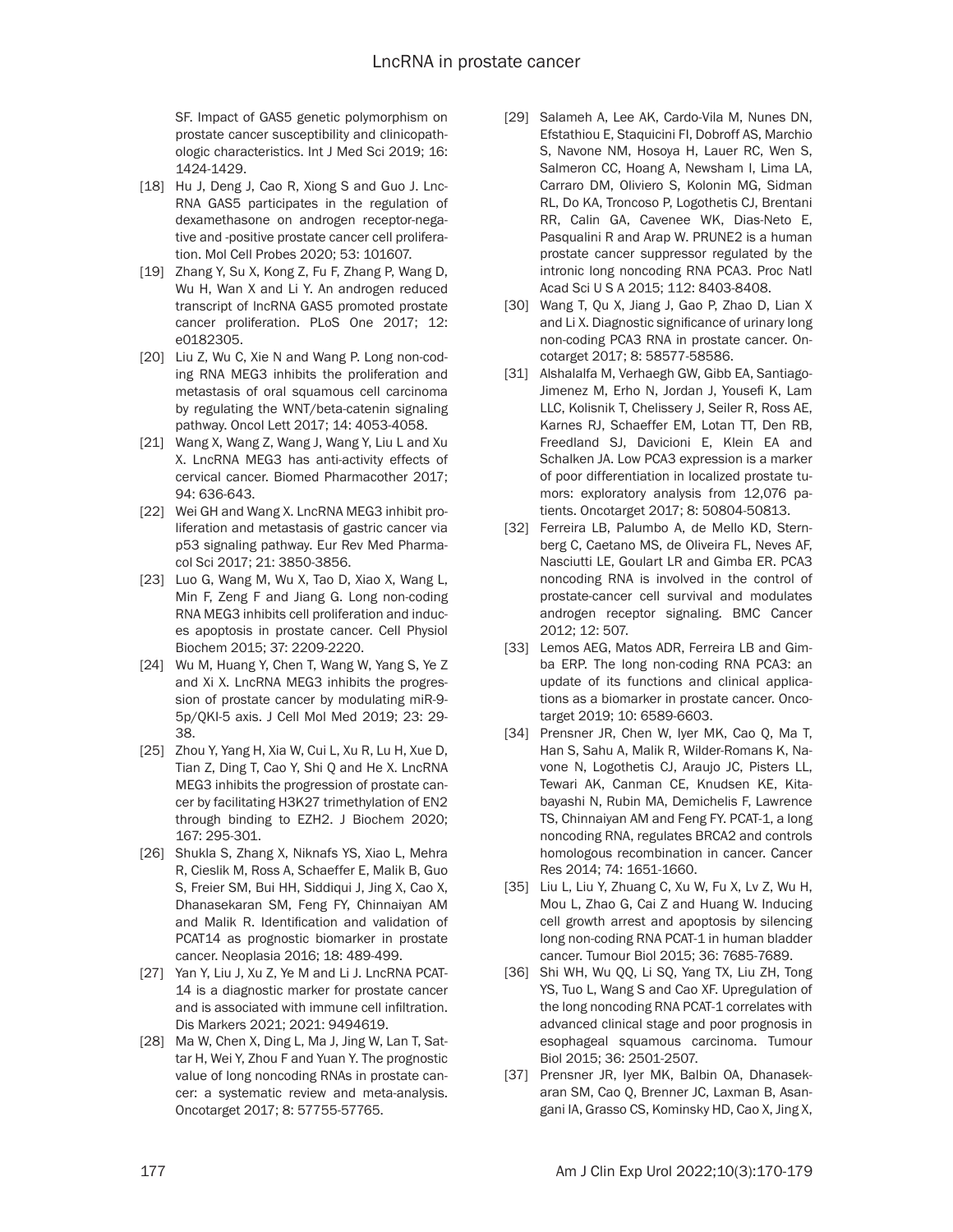Wang X, Siddiqui J, Wei JT, Robinson D, Iyer HK, Palanisamy N, Maher CA and Chinnaiyan AM. Transcriptome sequencing across a prostate cancer cohort identifies PCAT-1, an unannotated lincRNA implicated in disease progression. Nat Biotechnol 2011; 29: 742-749.

- [38] Prensner JR, Chen W, Han S, Iyer MK, Cao Q, Kothari V, Evans JR, Knudsen KE, Paulsen MT, Ljungman M, Lawrence TS, Chinnaiyan AM and Feng FY. The long non-coding RNA PCAT-1 promotes prostate cancer cell proliferation through cMyc. Neoplasia 2014; 16: 900-908.
- [39] Xu W, Chang J, Du X and Hou J. Long non-coding RNA PCAT-1 contributes to tumorigenesis by regulating FSCN1 via miR-145-5p in prostate cancer. Biomed Pharmacother 2017; 95: 1112-1118.
- [40] Yuan Q, Chu H, Ge Y, Ma G, Du M, Wang M, Zhang Z and Zhang W. LncRNA PCAT1 and its genetic variant rs1902432 are associated with prostate cancer risk. J Cancer 2018; 9: 1414-1420.
- [41] Shang Z, Yu J, Sun L, Tian J, Zhu S, Zhang B, Dong Q, Jiang N, Flores-Morales A, Chang C and Niu Y. LncRNA PCAT1 activates AKT and NF-kappaB signaling in castration-resistant prostate cancer by regulating the PHLPP/ FKBP51/IKKalpha complex. Nucleic Acids Res 2019; 47: 4211-4225.
- [42] Liu HT, Fang L, Cheng YX and Sun Q. LncRNA PVT1 regulates prostate cancer cell growth by inducing the methylation of miR-146a. Cancer Med 2016; 5: 3512-3519.
- [43] Yang J, Li C, Mudd A and Gu X. LncRNA PVT1 predicts prognosis and regulates tumor growth in prostate cancer. Biosci Biotechnol Biochem 2017; 81: 1-6.
- [44] Ilboudo A, Chouhan J, McNeil BK, Osborne JR and Ogunwobi OO. PVT1 exon 9: a potential biomarker of aggressive prostate cancer? Int J Environ Res Public Health 2015; 13: ijerph13010012.
- [45] Pal G, Huaman J, Levine F, Orunmuyi A, Olapade-Olaopa EO, Onagoruwa OT and Ogunwobi OO. Long noncoding RNA from PVT1 exon 9 is overexpressed in prostate cancer and induces malignant transformation and castration resistance in prostate epithelial cells. Genes (Basel) 2019; 10: 964.
- [46] Sun F, Wu K, Yao Z, Mu X, Zheng Z, Sun M, Wang Y, Liu Z and Zhu Y. Long noncoding RNA PVT1 promotes prostate cancer metastasis by increasing NOP2 expression via targeting tumor suppressor microRNAs. Onco Targets Ther 2020; 13: 6755-6765.
- [47] Wu H, Tian X and Zhu C. Knockdown of lncRNA PVT1 inhibits prostate cancer progression in vitro and in vivo by the suppression of KIF23 through stimulating miR-15a-5p. Cancer Cell Int 2020; 20: 283.
- [48] Videira A, Beckedorff FC, daSilva LF and Verjovski-Almeida S. PVT1 signals an androgen-dependent transcriptional repression program in prostate cancer cells and a set of the repressed genes predicts high-risk tumors. Cell Commun Signal 2021; 19: 5.
- [49] Zhang S, Dong X, Ji T, Chen G and Shan L. Long non-coding RNA UCA1 promotes cell progression by acting as a competing endogenous RNA of ATF2 in prostate cancer. Am J Transl Res 2017; 9: 366-375.
- [50] He C, Lu X, Yang F, Qin L, Guo Z, Sun Y and Wu J. LncRNA UCA1 acts as a sponge of miR-204 to up-regulate CXCR4 expression and promote prostate cancer progression. Biosci Rep 2019; 39: BSR20181465.
- [51] Yu Y, Gao F, He Q, Li G and Ding G. LncRNA UCA1 functions as a ceRNA to promote prostate cancer progression via sponging miR143. Mol Ther Nucleic Acids 2020; 19: 751-758.
- [52] Hu M and Yang J. Down-regulation of IncRNA UCA1 enhances radiosensitivity in prostate cancer by suppressing EIF4G1 expression via sponging miR-331-3p. Cancer Cell Int 2020; 20: 449.
- [53] Prensner JR, Iyer MK, Sahu A, Asangani IA, Cao Q, Patel L, Vergara IA, Davicioni E, Erho N, Ghadessi M, Jenkins RB, Triche TJ, Malik R, Bedenis R, McGregor N, Ma T, Chen W, Han S, Jing X, Cao X, Wang X, Chandler B, Yan W, Siddiqui J, Kunju LP, Dhanasekaran SM, Pienta KJ, Feng FY and Chinnaiyan AM. The long noncoding RNA SChLAP1 promotes aggressive prostate cancer and antagonizes the SWI/SNF complex. Nat Genet 2013; 45: 1392-1398.
- [54] Kidd SG, Carm KT, Bogaard M, Olsen LG, Bakken AC, Lovf M, Lothe RA, Axcrona K, Axcrona U and Skotheim RI. High expression of SCHLAP1 in primary prostate cancer is an independent predictor of biochemical recurrence, despite substantial heterogeneity. Neoplasia 2021; 23: 634-641.
- [55] Aiello A, Bacci L, Re A, Ripoli C, Pierconti F, Pinto F, Masetti R, Grassi C, Gaetano C, Bassi PF, Pontecorvi A, Nanni S and Farsetti A. MALAT1 and HOTAIR long non-coding RNAs play opposite role in estrogen-mediated transcriptional regulation in prostate cancer cells. Sci Rep 2016; 6: 38414.
- [56] Dai X, Liang Z, Liu L, Guo K, Xu S and Wang H. Silencing of MALAT1 inhibits migration and invasion by sponging miR13p in prostate cancer cells. Mol Med Rep 2019; 20: 3499-3508.
- [57] Dai X, Liu L, Liang Z, Guo K, Xu S and Wang H. Silencing of IncRNA MALAT1 inhibits cell cycle progression via androgen receptor signaling in prostate cancer cells. Pathol Res Pract 2019; 215: 712-721.
- [58] Hao T, Wang Z, Yang J, Zhang Y, Shang Y and Sun J. MALAT1 knockdown inhibits prostate